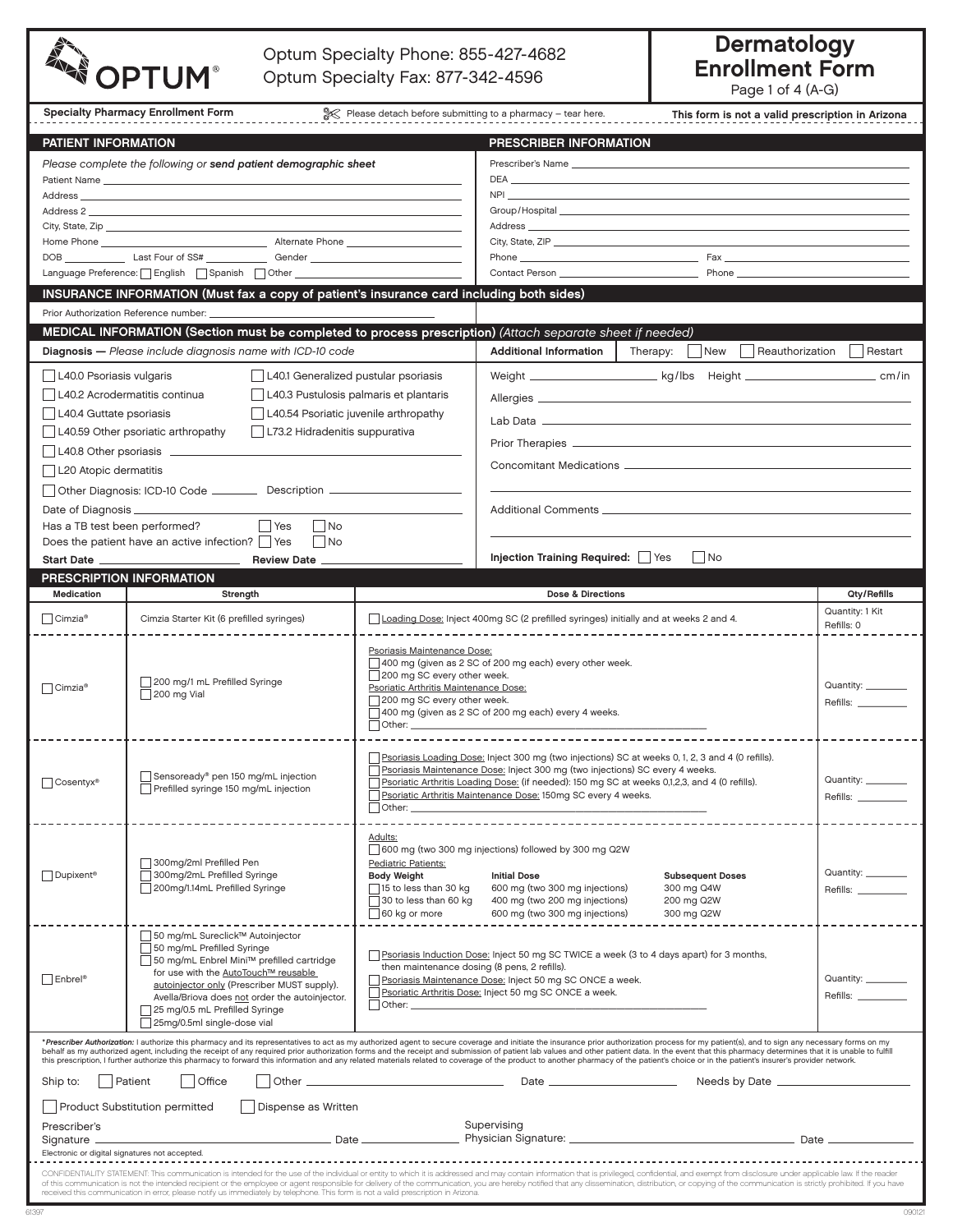| Optum Specialty Phone: 855-427-4682<br><b>OPTUM®</b><br>Optum Specialty Fax: 877-342-4596     |                                                                                                                                                                                                                                                                                                                                                                                                                                                                                                                                                                                                                                                                                                    |                                                                                                                                                                                                                                |                                                                                                                                                                                                                                                                                                                                        | <b>Dermatology</b><br><b>Enrollment Form</b><br>Page 2 of 4 (H-O)                                                                                                                                                                    |                                        |  |  |
|-----------------------------------------------------------------------------------------------|----------------------------------------------------------------------------------------------------------------------------------------------------------------------------------------------------------------------------------------------------------------------------------------------------------------------------------------------------------------------------------------------------------------------------------------------------------------------------------------------------------------------------------------------------------------------------------------------------------------------------------------------------------------------------------------------------|--------------------------------------------------------------------------------------------------------------------------------------------------------------------------------------------------------------------------------|----------------------------------------------------------------------------------------------------------------------------------------------------------------------------------------------------------------------------------------------------------------------------------------------------------------------------------------|--------------------------------------------------------------------------------------------------------------------------------------------------------------------------------------------------------------------------------------|----------------------------------------|--|--|
|                                                                                               | <b>Specialty Pharmacy Enrollment Form</b>                                                                                                                                                                                                                                                                                                                                                                                                                                                                                                                                                                                                                                                          |                                                                                                                                                                                                                                | Please detach before submitting to a pharmacy - tear here.                                                                                                                                                                                                                                                                             | This form is not a valid prescription in Arizona                                                                                                                                                                                     |                                        |  |  |
| PATIENT INFORMATION                                                                           |                                                                                                                                                                                                                                                                                                                                                                                                                                                                                                                                                                                                                                                                                                    |                                                                                                                                                                                                                                | PRESCRIBER INFORMATION                                                                                                                                                                                                                                                                                                                 |                                                                                                                                                                                                                                      |                                        |  |  |
|                                                                                               | Please complete the following or send patient demographic sheet                                                                                                                                                                                                                                                                                                                                                                                                                                                                                                                                                                                                                                    |                                                                                                                                                                                                                                |                                                                                                                                                                                                                                                                                                                                        |                                                                                                                                                                                                                                      |                                        |  |  |
|                                                                                               |                                                                                                                                                                                                                                                                                                                                                                                                                                                                                                                                                                                                                                                                                                    |                                                                                                                                                                                                                                |                                                                                                                                                                                                                                                                                                                                        |                                                                                                                                                                                                                                      |                                        |  |  |
|                                                                                               | Address and the contract of the contract of the contract of the contract of the contract of the contract of the                                                                                                                                                                                                                                                                                                                                                                                                                                                                                                                                                                                    |                                                                                                                                                                                                                                |                                                                                                                                                                                                                                                                                                                                        | NPI <b>Example 2008</b> The contract of the contract of the contract of the contract of the contract of the contract of the contract of the contract of the contract of the contract of the contract of the contract of the contrac  |                                        |  |  |
|                                                                                               |                                                                                                                                                                                                                                                                                                                                                                                                                                                                                                                                                                                                                                                                                                    |                                                                                                                                                                                                                                |                                                                                                                                                                                                                                                                                                                                        |                                                                                                                                                                                                                                      |                                        |  |  |
|                                                                                               |                                                                                                                                                                                                                                                                                                                                                                                                                                                                                                                                                                                                                                                                                                    |                                                                                                                                                                                                                                |                                                                                                                                                                                                                                                                                                                                        |                                                                                                                                                                                                                                      |                                        |  |  |
|                                                                                               |                                                                                                                                                                                                                                                                                                                                                                                                                                                                                                                                                                                                                                                                                                    |                                                                                                                                                                                                                                |                                                                                                                                                                                                                                                                                                                                        | <b>Contact Person Contact Person Contact Person Contact Person Contact Person Contact Person Contact Person Contact Person Contact Person Contact Person Contact Person Contact Person Contact Person Contact Person Contact Per</b> |                                        |  |  |
|                                                                                               | INSURANCE INFORMATION (Must fax a copy of patient's insurance card including both sides)                                                                                                                                                                                                                                                                                                                                                                                                                                                                                                                                                                                                           |                                                                                                                                                                                                                                |                                                                                                                                                                                                                                                                                                                                        |                                                                                                                                                                                                                                      |                                        |  |  |
|                                                                                               | Prior Authorization Reference number:                                                                                                                                                                                                                                                                                                                                                                                                                                                                                                                                                                                                                                                              |                                                                                                                                                                                                                                |                                                                                                                                                                                                                                                                                                                                        |                                                                                                                                                                                                                                      |                                        |  |  |
|                                                                                               | MEDICAL INFORMATION (Section must be completed to process prescription) (Attach separate sheet if needed)                                                                                                                                                                                                                                                                                                                                                                                                                                                                                                                                                                                          |                                                                                                                                                                                                                                |                                                                                                                                                                                                                                                                                                                                        |                                                                                                                                                                                                                                      |                                        |  |  |
|                                                                                               | Diagnosis - Please include diagnosis name with ICD-10 code                                                                                                                                                                                                                                                                                                                                                                                                                                                                                                                                                                                                                                         |                                                                                                                                                                                                                                | <b>Additional Information</b>                                                                                                                                                                                                                                                                                                          | $\exists$ New<br>Reauthorization<br>Therapy:                                                                                                                                                                                         | Restart                                |  |  |
| L40.0 Psoriasis vulgaris                                                                      | L40.1 Generalized pustular psoriasis                                                                                                                                                                                                                                                                                                                                                                                                                                                                                                                                                                                                                                                               |                                                                                                                                                                                                                                |                                                                                                                                                                                                                                                                                                                                        | Weight ________________________ kg/lbs Height ___________________________ cm/in                                                                                                                                                      |                                        |  |  |
| L40.2 Acrodermatitis continua                                                                 | L40.3 Pustulosis palmaris et plantaris                                                                                                                                                                                                                                                                                                                                                                                                                                                                                                                                                                                                                                                             |                                                                                                                                                                                                                                |                                                                                                                                                                                                                                                                                                                                        |                                                                                                                                                                                                                                      |                                        |  |  |
| L40.4 Guttate psoriasis                                                                       | L40.54 Psoriatic juvenile arthropathy                                                                                                                                                                                                                                                                                                                                                                                                                                                                                                                                                                                                                                                              |                                                                                                                                                                                                                                |                                                                                                                                                                                                                                                                                                                                        |                                                                                                                                                                                                                                      |                                        |  |  |
|                                                                                               | L40.59 Other psoriatic arthropathy<br>  L73.2 Hidradenitis suppurativa                                                                                                                                                                                                                                                                                                                                                                                                                                                                                                                                                                                                                             |                                                                                                                                                                                                                                |                                                                                                                                                                                                                                                                                                                                        |                                                                                                                                                                                                                                      |                                        |  |  |
|                                                                                               | L40.8 Other psoriasis _______________                                                                                                                                                                                                                                                                                                                                                                                                                                                                                                                                                                                                                                                              |                                                                                                                                                                                                                                |                                                                                                                                                                                                                                                                                                                                        |                                                                                                                                                                                                                                      |                                        |  |  |
|                                                                                               | Other Diagnosis: ICD-10 Code _______                                                                                                                                                                                                                                                                                                                                                                                                                                                                                                                                                                                                                                                               |                                                                                                                                                                                                                                |                                                                                                                                                                                                                                                                                                                                        |                                                                                                                                                                                                                                      |                                        |  |  |
|                                                                                               |                                                                                                                                                                                                                                                                                                                                                                                                                                                                                                                                                                                                                                                                                                    |                                                                                                                                                                                                                                |                                                                                                                                                                                                                                                                                                                                        |                                                                                                                                                                                                                                      |                                        |  |  |
| Date of Diagnosis ______________<br>Has a TB test been performed?<br>$\Box$ Yes<br>$\vert$ No |                                                                                                                                                                                                                                                                                                                                                                                                                                                                                                                                                                                                                                                                                                    |                                                                                                                                                                                                                                |                                                                                                                                                                                                                                                                                                                                        |                                                                                                                                                                                                                                      |                                        |  |  |
|                                                                                               | Does the patient have an active infection? Ses<br>No.                                                                                                                                                                                                                                                                                                                                                                                                                                                                                                                                                                                                                                              |                                                                                                                                                                                                                                |                                                                                                                                                                                                                                                                                                                                        |                                                                                                                                                                                                                                      |                                        |  |  |
|                                                                                               |                                                                                                                                                                                                                                                                                                                                                                                                                                                                                                                                                                                                                                                                                                    |                                                                                                                                                                                                                                | Injection Training Required:   Yes<br>$\vert$ $\vert$ No                                                                                                                                                                                                                                                                               |                                                                                                                                                                                                                                      |                                        |  |  |
|                                                                                               | PRESCRIPTION INFORMATION                                                                                                                                                                                                                                                                                                                                                                                                                                                                                                                                                                                                                                                                           |                                                                                                                                                                                                                                |                                                                                                                                                                                                                                                                                                                                        |                                                                                                                                                                                                                                      |                                        |  |  |
| Humira®                                                                                       | Psoriasis 80 mg/0.8 mL and 40 mg/0.4 mL<br>Starter Package Citrate Free                                                                                                                                                                                                                                                                                                                                                                                                                                                                                                                                                                                                                            | every other week.                                                                                                                                                                                                              |                                                                                                                                                                                                                                                                                                                                        | Psoriasis Induction Dose: Inject 80 mg SC on day 1, followed by 40 mg SC on day 8, then 40 mg                                                                                                                                        | Quantity: 1 Package<br>Refills: 0      |  |  |
| Humira <sup>®</sup>                                                                           | Hidradenitis Suppurativa 80 mg/0.8 mL<br>Starter Package Citrate Free                                                                                                                                                                                                                                                                                                                                                                                                                                                                                                                                                                                                                              | Hidradenitis Suppurativa Induction Dose: Inject SC 160mg Day 1, then 80mg two weeks later (Day 15)<br>then 40mg on Day 29 and subsequent doses.                                                                                |                                                                                                                                                                                                                                                                                                                                        |                                                                                                                                                                                                                                      | Quantity: 1 Package<br>Refills: 0      |  |  |
| ∣ Humira®                                                                                     | 40 mg/0.4 mL Pen Citrate Free<br>40 mg/0.4 mL Prefilled Syringe Citrate Free                                                                                                                                                                                                                                                                                                                                                                                                                                                                                                                                                                                                                       | Psoriasis/Psoriatic Arthritis Maintenance Dose: Inject 40mg SC every other week.<br>Hidradenitis Suppurativa Maintenance Dose: Inject 40 mg SC every week.<br>$\Box$ Other: $\_$                                               |                                                                                                                                                                                                                                                                                                                                        |                                                                                                                                                                                                                                      | Quantity: ___<br>Refills: __________   |  |  |
|                                                                                               |                                                                                                                                                                                                                                                                                                                                                                                                                                                                                                                                                                                                                                                                                                    |                                                                                                                                                                                                                                |                                                                                                                                                                                                                                                                                                                                        | Psoriasis Induction Dose: Inject one pre-filled syringe (100 mg) SC at weeks 0 and 4, then                                                                                                                                           |                                        |  |  |
| □ Ilumya™                                                                                     | 100 mg/mL Prefilled Syringe                                                                                                                                                                                                                                                                                                                                                                                                                                                                                                                                                                                                                                                                        | maintenance dosing (2 syringes, no refills).<br>Psoriasis Maintenance Dose: Inject one pre-filled syringe (100 mg) SC every 12 weeks.                                                                                          |                                                                                                                                                                                                                                                                                                                                        |                                                                                                                                                                                                                                      | Quantity: ________                     |  |  |
|                                                                                               |                                                                                                                                                                                                                                                                                                                                                                                                                                                                                                                                                                                                                                                                                                    | Other: _______                                                                                                                                                                                                                 |                                                                                                                                                                                                                                                                                                                                        | Refills:                                                                                                                                                                                                                             |                                        |  |  |
| $\Box$ Inflectra®                                                                             | 100 mg vial                                                                                                                                                                                                                                                                                                                                                                                                                                                                                                                                                                                                                                                                                        | Induction Dose: Infuse 5 mg/kg (Dose = _________ mg) IV at week 0, week 2, week 6<br>and every 8 weeks thereafter.<br>Maintenance Dose: Infuse at 5 mg/kg (Dose = ________ mg) IV every 8 weeks.                               |                                                                                                                                                                                                                                                                                                                                        |                                                                                                                                                                                                                                      | Quantity: ________<br># of 100 mg vial |  |  |
|                                                                                               |                                                                                                                                                                                                                                                                                                                                                                                                                                                                                                                                                                                                                                                                                                    | Other: the contract of the contract of the contract of the contract of the contract of the contract of the contract of the contract of the contract of the contract of the contract of the contract of the contract of the con | <u> 1989 - Andrea Stadt Britain, amerikansk politiker (d. 1989)</u>                                                                                                                                                                                                                                                                    |                                                                                                                                                                                                                                      | Refills: _________                     |  |  |
|                                                                                               | 125 mg/mL Prefilled Syringe                                                                                                                                                                                                                                                                                                                                                                                                                                                                                                                                                                                                                                                                        | Inject 125 mg SC once weekly.                                                                                                                                                                                                  |                                                                                                                                                                                                                                                                                                                                        |                                                                                                                                                                                                                                      | Quantity: ________                     |  |  |
| $\Box$ Orencia <sup>®</sup>                                                                   | 125mg/ml ClickJect Autoinjector<br>$\sqrt{250}$ mg vial                                                                                                                                                                                                                                                                                                                                                                                                                                                                                                                                                                                                                                            | Other: _____________                                                                                                                                                                                                           |                                                                                                                                                                                                                                                                                                                                        |                                                                                                                                                                                                                                      | Refills: ___                           |  |  |
|                                                                                               | $\Box$ Other: $\_\_$                                                                                                                                                                                                                                                                                                                                                                                                                                                                                                                                                                                                                                                                               |                                                                                                                                                                                                                                |                                                                                                                                                                                                                                                                                                                                        |                                                                                                                                                                                                                                      |                                        |  |  |
| $\Box$ Otezla®                                                                                | <b>Titration Starter Pack</b>                                                                                                                                                                                                                                                                                                                                                                                                                                                                                                                                                                                                                                                                      |                                                                                                                                                                                                                                | Day 1: 10 mg PO in the morning. Day 2: 10 mg PO in the morning and 10 mg PO in the evening.<br>Day 3:10 mg PO in the morning and 20 mg PO in the evening.<br>Day 4: 20 mg PO in the morning and 20 mg PO in the evening.<br>Day 5: 20 mg PO in the morning and 30 mg PO in the evening.<br>Day 6 and thereafter: 30 mg PO twice daily. |                                                                                                                                                                                                                                      |                                        |  |  |
| $\Box$ Otezla®                                                                                | 30 mg tablet                                                                                                                                                                                                                                                                                                                                                                                                                                                                                                                                                                                                                                                                                       | Other:                                                                                                                                                                                                                         | Maintenance Dose: 30 mg tablet PO twice daily.                                                                                                                                                                                                                                                                                         |                                                                                                                                                                                                                                      | Quantity:<br>Refills:                  |  |  |
|                                                                                               | *Prescriber Authorization: I authorize this pharmacy and its representatives to act as my authorized agent to secure coverage and initiate the insurance prior authorization process for my patient(s), and to sign any necess<br>behalf as my authorized agent, including the receipt of any required prior authorization forms and the receipt and submission of patient lab values and other patient data. In the event that this pharmacy determines that it<br>this prescription, I further authorize this pharmacy to forward this information and any related materials related to coverage of the product to another pharmacy of the patient's choice or in the patient's insurer's provid |                                                                                                                                                                                                                                |                                                                                                                                                                                                                                                                                                                                        |                                                                                                                                                                                                                                      |                                        |  |  |
| Ship to:                                                                                      | Patient<br>l Office<br>Other $\equiv$                                                                                                                                                                                                                                                                                                                                                                                                                                                                                                                                                                                                                                                              |                                                                                                                                                                                                                                |                                                                                                                                                                                                                                                                                                                                        |                                                                                                                                                                                                                                      |                                        |  |  |
|                                                                                               | <b>Product Substitution permitted</b><br>Dispense as Written                                                                                                                                                                                                                                                                                                                                                                                                                                                                                                                                                                                                                                       |                                                                                                                                                                                                                                |                                                                                                                                                                                                                                                                                                                                        |                                                                                                                                                                                                                                      |                                        |  |  |
| Prescriber's                                                                                  |                                                                                                                                                                                                                                                                                                                                                                                                                                                                                                                                                                                                                                                                                                    |                                                                                                                                                                                                                                | Supervising                                                                                                                                                                                                                                                                                                                            |                                                                                                                                                                                                                                      |                                        |  |  |
| Signature _<br>Electronic or digital signatures not accepted.                                 | Date __                                                                                                                                                                                                                                                                                                                                                                                                                                                                                                                                                                                                                                                                                            |                                                                                                                                                                                                                                |                                                                                                                                                                                                                                                                                                                                        |                                                                                                                                                                                                                                      | Date _________                         |  |  |
|                                                                                               | CONFIDENTIALITY STATEMENT: This communication is intended for the use of the individual or entity to which it is addressed and may contain information that is privileged, confidential, and exempt from disclosure under appl                                                                                                                                                                                                                                                                                                                                                                                                                                                                     |                                                                                                                                                                                                                                |                                                                                                                                                                                                                                                                                                                                        |                                                                                                                                                                                                                                      |                                        |  |  |
|                                                                                               | of this communication is not the intended recipient or the employee or agent responsible for delivery of the communication, you are hereby notified that any dissemination, distribution, or copying of the communication is s<br>received this communication in error, please notify us immediately by telephone. This form is not a valid prescription in Arizona.                                                                                                                                                                                                                                                                                                                               |                                                                                                                                                                                                                                |                                                                                                                                                                                                                                                                                                                                        |                                                                                                                                                                                                                                      |                                        |  |  |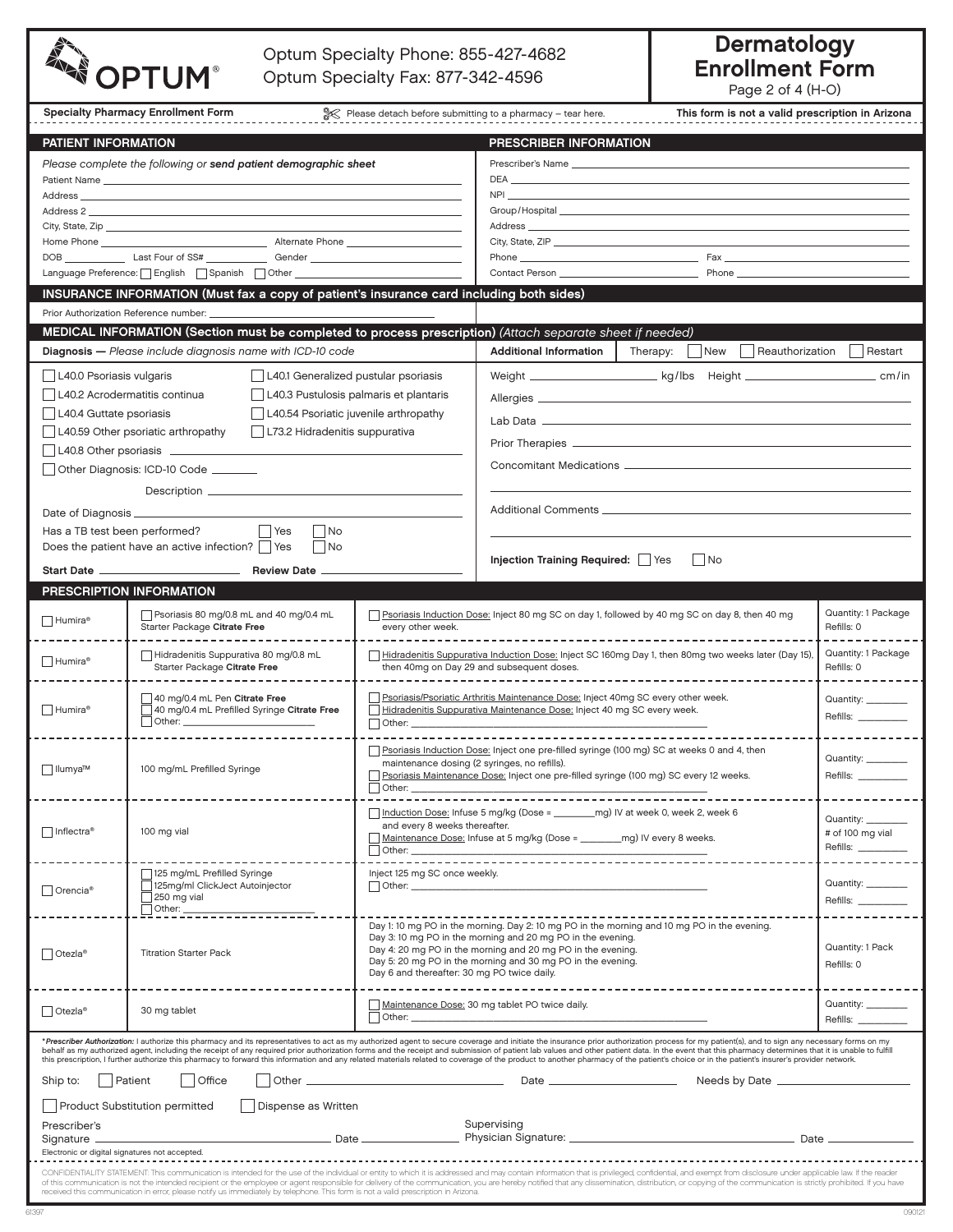|                                                                                                                                                                                                                                                                  | Optum Specialty Phone: 855-427-4682<br><b>OPTUM®</b><br>Optum Specialty Fax: 877-342-4596                                                                                                                                                                                                                                                                                                                                                                                                                                                                                                                                                                                                          |                                                                                                                     |                                                                                                                                                                                                                                                                                 |                                                                                                          | <b>Dermatology</b><br><b>Enrollment Form</b><br>Page 3 of 4 (R-S) |  |  |
|------------------------------------------------------------------------------------------------------------------------------------------------------------------------------------------------------------------------------------------------------------------|----------------------------------------------------------------------------------------------------------------------------------------------------------------------------------------------------------------------------------------------------------------------------------------------------------------------------------------------------------------------------------------------------------------------------------------------------------------------------------------------------------------------------------------------------------------------------------------------------------------------------------------------------------------------------------------------------|---------------------------------------------------------------------------------------------------------------------|---------------------------------------------------------------------------------------------------------------------------------------------------------------------------------------------------------------------------------------------------------------------------------|----------------------------------------------------------------------------------------------------------|-------------------------------------------------------------------|--|--|
|                                                                                                                                                                                                                                                                  | <b>Specialty Pharmacy Enrollment Form</b>                                                                                                                                                                                                                                                                                                                                                                                                                                                                                                                                                                                                                                                          |                                                                                                                     | Please detach before submitting to a pharmacy - tear here.                                                                                                                                                                                                                      | This form is not a valid prescription in Arizona                                                         |                                                                   |  |  |
| PATIENT INFORMATION                                                                                                                                                                                                                                              |                                                                                                                                                                                                                                                                                                                                                                                                                                                                                                                                                                                                                                                                                                    |                                                                                                                     | PRESCRIBER INFORMATION                                                                                                                                                                                                                                                          |                                                                                                          |                                                                   |  |  |
|                                                                                                                                                                                                                                                                  | Please complete the following or send patient demographic sheet                                                                                                                                                                                                                                                                                                                                                                                                                                                                                                                                                                                                                                    |                                                                                                                     |                                                                                                                                                                                                                                                                                 |                                                                                                          |                                                                   |  |  |
| Patient Name <b>Example 20</b><br>Address and the contract of the contract of the contract of the contract of the contract of the contract of the contract of the contract of the contract of the contract of the contract of the contract of the contract of th |                                                                                                                                                                                                                                                                                                                                                                                                                                                                                                                                                                                                                                                                                                    |                                                                                                                     |                                                                                                                                                                                                                                                                                 | NPI <b>NEW YORK IN THE CONTRACT CONTRACT OF A STATE</b>                                                  |                                                                   |  |  |
|                                                                                                                                                                                                                                                                  |                                                                                                                                                                                                                                                                                                                                                                                                                                                                                                                                                                                                                                                                                                    |                                                                                                                     |                                                                                                                                                                                                                                                                                 |                                                                                                          |                                                                   |  |  |
|                                                                                                                                                                                                                                                                  |                                                                                                                                                                                                                                                                                                                                                                                                                                                                                                                                                                                                                                                                                                    |                                                                                                                     |                                                                                                                                                                                                                                                                                 |                                                                                                          |                                                                   |  |  |
|                                                                                                                                                                                                                                                                  | DOB __________________Last Four of SS# _______________Gender ____________________                                                                                                                                                                                                                                                                                                                                                                                                                                                                                                                                                                                                                  |                                                                                                                     |                                                                                                                                                                                                                                                                                 | City, State, ZIP                                                                                         |                                                                   |  |  |
|                                                                                                                                                                                                                                                                  |                                                                                                                                                                                                                                                                                                                                                                                                                                                                                                                                                                                                                                                                                                    |                                                                                                                     |                                                                                                                                                                                                                                                                                 | Contact Person <b>Example 2018</b> Phone                                                                 |                                                                   |  |  |
|                                                                                                                                                                                                                                                                  | INSURANCE INFORMATION (Must fax a copy of patient's insurance card including both sides)                                                                                                                                                                                                                                                                                                                                                                                                                                                                                                                                                                                                           |                                                                                                                     |                                                                                                                                                                                                                                                                                 |                                                                                                          |                                                                   |  |  |
|                                                                                                                                                                                                                                                                  | Prior Authorization Reference number:                                                                                                                                                                                                                                                                                                                                                                                                                                                                                                                                                                                                                                                              |                                                                                                                     |                                                                                                                                                                                                                                                                                 |                                                                                                          |                                                                   |  |  |
|                                                                                                                                                                                                                                                                  | MEDICAL INFORMATION (Section must be completed to process prescription) (Attach separate sheet if needed)                                                                                                                                                                                                                                                                                                                                                                                                                                                                                                                                                                                          |                                                                                                                     |                                                                                                                                                                                                                                                                                 |                                                                                                          |                                                                   |  |  |
|                                                                                                                                                                                                                                                                  | Diagnosis - Please include diagnosis name with ICD-10 code                                                                                                                                                                                                                                                                                                                                                                                                                                                                                                                                                                                                                                         |                                                                                                                     | <b>Additional Information</b>                                                                                                                                                                                                                                                   | Therapy: $\vert$ New<br>Reauthorization                                                                  | Restart                                                           |  |  |
| L40.0 Psoriasis vulgaris                                                                                                                                                                                                                                         | L40.1 Generalized pustular psoriasis                                                                                                                                                                                                                                                                                                                                                                                                                                                                                                                                                                                                                                                               |                                                                                                                     |                                                                                                                                                                                                                                                                                 | Weight __________________________kg/lbs Height _________________________________ cm/in                   |                                                                   |  |  |
|                                                                                                                                                                                                                                                                  | L40.2 Acrodermatitis continua<br>L40.3 Pustulosis palmaris et plantaris                                                                                                                                                                                                                                                                                                                                                                                                                                                                                                                                                                                                                            |                                                                                                                     |                                                                                                                                                                                                                                                                                 |                                                                                                          |                                                                   |  |  |
| L40.4 Guttate psoriasis                                                                                                                                                                                                                                          | L40.54 Psoriatic juvenile arthropathy                                                                                                                                                                                                                                                                                                                                                                                                                                                                                                                                                                                                                                                              |                                                                                                                     |                                                                                                                                                                                                                                                                                 |                                                                                                          |                                                                   |  |  |
|                                                                                                                                                                                                                                                                  | L40.59 Other psoriatic arthropathy<br>  L73.2 Hidradenitis suppurativa                                                                                                                                                                                                                                                                                                                                                                                                                                                                                                                                                                                                                             |                                                                                                                     |                                                                                                                                                                                                                                                                                 |                                                                                                          |                                                                   |  |  |
|                                                                                                                                                                                                                                                                  | L40.8 Other psoriasis ______________<br>Other Diagnosis: ICD-10 Code _______                                                                                                                                                                                                                                                                                                                                                                                                                                                                                                                                                                                                                       |                                                                                                                     |                                                                                                                                                                                                                                                                                 |                                                                                                          |                                                                   |  |  |
|                                                                                                                                                                                                                                                                  |                                                                                                                                                                                                                                                                                                                                                                                                                                                                                                                                                                                                                                                                                                    |                                                                                                                     |                                                                                                                                                                                                                                                                                 |                                                                                                          |                                                                   |  |  |
| Date of Diagnosis ______________                                                                                                                                                                                                                                 |                                                                                                                                                                                                                                                                                                                                                                                                                                                                                                                                                                                                                                                                                                    |                                                                                                                     |                                                                                                                                                                                                                                                                                 |                                                                                                          |                                                                   |  |  |
|                                                                                                                                                                                                                                                                  | Has a TB test been performed? TYes<br>$\vert$ No                                                                                                                                                                                                                                                                                                                                                                                                                                                                                                                                                                                                                                                   |                                                                                                                     |                                                                                                                                                                                                                                                                                 |                                                                                                          |                                                                   |  |  |
|                                                                                                                                                                                                                                                                  | Does the patient have an active infection? Yes<br>$\vert$ No                                                                                                                                                                                                                                                                                                                                                                                                                                                                                                                                                                                                                                       |                                                                                                                     |                                                                                                                                                                                                                                                                                 |                                                                                                          |                                                                   |  |  |
|                                                                                                                                                                                                                                                                  |                                                                                                                                                                                                                                                                                                                                                                                                                                                                                                                                                                                                                                                                                                    |                                                                                                                     | Injection Training Required:   Yes<br>$\vert$ No                                                                                                                                                                                                                                |                                                                                                          |                                                                   |  |  |
|                                                                                                                                                                                                                                                                  | PRESCRIPTION INFORMATION                                                                                                                                                                                                                                                                                                                                                                                                                                                                                                                                                                                                                                                                           |                                                                                                                     |                                                                                                                                                                                                                                                                                 |                                                                                                          |                                                                   |  |  |
|                                                                                                                                                                                                                                                                  |                                                                                                                                                                                                                                                                                                                                                                                                                                                                                                                                                                                                                                                                                                    | 8 weeks thereafter (0 refills).                                                                                     |                                                                                                                                                                                                                                                                                 | Induction Dose: Infuse 5 mg/kg (Dose = ________mg) IV at week 0, week 2, week 6 and every                | Quantity: _____                                                   |  |  |
| $\Box$ Remicade®                                                                                                                                                                                                                                                 | 100 mg Vial                                                                                                                                                                                                                                                                                                                                                                                                                                                                                                                                                                                                                                                                                        |                                                                                                                     | # of 100 mg vial<br>Maintenance Dose: Infuse 5 mg/kg (Dose = ________ mg) IV every 8 weeks.                                                                                                                                                                                     |                                                                                                          |                                                                   |  |  |
|                                                                                                                                                                                                                                                                  |                                                                                                                                                                                                                                                                                                                                                                                                                                                                                                                                                                                                                                                                                                    |                                                                                                                     |                                                                                                                                                                                                                                                                                 |                                                                                                          |                                                                   |  |  |
|                                                                                                                                                                                                                                                                  |                                                                                                                                                                                                                                                                                                                                                                                                                                                                                                                                                                                                                                                                                                    | 8 weeks thereafter (0 refills).                                                                                     |                                                                                                                                                                                                                                                                                 | □ Induction Dose: Infuse 5 mg/kg (Dose = __________mg) IV at week 0, week 2, week 6 and every            | Quantity: ___                                                     |  |  |
| $\Box$ Renflexis <sup>®</sup>                                                                                                                                                                                                                                    | 100 mg Vial                                                                                                                                                                                                                                                                                                                                                                                                                                                                                                                                                                                                                                                                                        | $\vert$ Other:                                                                                                      | Maintenance Dose: Infuse 5 mg/kg (Dose = ________ mg) IV every 8 weeks.                                                                                                                                                                                                         | # of 100 mg vial<br>Refills: ___                                                                         |                                                                   |  |  |
|                                                                                                                                                                                                                                                                  |                                                                                                                                                                                                                                                                                                                                                                                                                                                                                                                                                                                                                                                                                                    |                                                                                                                     |                                                                                                                                                                                                                                                                                 | Inject one prefilled syringe (210 mg) SC at weeks 0, 1 and 2, followed by one prefilled syringe (210 mg) |                                                                   |  |  |
| $\Box$ Siliq®<br>210 mg/1.5 mL single-dose prefilled syringe                                                                                                                                                                                                     |                                                                                                                                                                                                                                                                                                                                                                                                                                                                                                                                                                                                                                                                                                    |                                                                                                                     | every 2 weeks. Prescribers must be certified in the SILIQ REMS Program to prescribe SILIQ.<br>Please visit the following REMS website to register before prescribing SILIQ: SILIQ REMS Website                                                                                  |                                                                                                          | Quantity: ______                                                  |  |  |
|                                                                                                                                                                                                                                                                  |                                                                                                                                                                                                                                                                                                                                                                                                                                                                                                                                                                                                                                                                                                    | (https://siligrems.com/SiligUl/home.u)                                                                              |                                                                                                                                                                                                                                                                                 |                                                                                                          | Refills: _______                                                  |  |  |
|                                                                                                                                                                                                                                                                  | 50 mg/0.5 mL SmartJect® Autoinjector                                                                                                                                                                                                                                                                                                                                                                                                                                                                                                                                                                                                                                                               |                                                                                                                     | Psoriatic Arthritis Dose: Inject 50 mg SC once a month.                                                                                                                                                                                                                         | Quantity: ________                                                                                       |                                                                   |  |  |
| Simponi <sup>®</sup>                                                                                                                                                                                                                                             | 50 mg/0.5 mL Prefilled Syringe                                                                                                                                                                                                                                                                                                                                                                                                                                                                                                                                                                                                                                                                     |                                                                                                                     | Other: the contract of the contract of the contract of the contract of the contract of the contract of the contract of the contract of the contract of the contract of the contract of the contract of the contract of the con<br><u> 1999 - Johann Barn, mars eta bainar e</u> |                                                                                                          | Refills: _________                                                |  |  |
|                                                                                                                                                                                                                                                                  |                                                                                                                                                                                                                                                                                                                                                                                                                                                                                                                                                                                                                                                                                                    | Psoriatic Arthritis Dosing:                                                                                         |                                                                                                                                                                                                                                                                                 | Quantity: ________                                                                                       |                                                                   |  |  |
| Simponi Aria <sup>®</sup>                                                                                                                                                                                                                                        | 50 mg/4 mL in a single-dose vial                                                                                                                                                                                                                                                                                                                                                                                                                                                                                                                                                                                                                                                                   | Induction Dose: 2 mg/kg IV infusion over 30 minutes at weeks 0 and 4, then every<br>8 weeks thereafter (0 refills). |                                                                                                                                                                                                                                                                                 | # of 50 mg vial                                                                                          |                                                                   |  |  |
|                                                                                                                                                                                                                                                                  | -------------                                                                                                                                                                                                                                                                                                                                                                                                                                                                                                                                                                                                                                                                                      | Maintenance Dose: 2 mg/kg IV infusion over 30 minutes every 8 weeks.                                                |                                                                                                                                                                                                                                                                                 |                                                                                                          | Refills: ________                                                 |  |  |
|                                                                                                                                                                                                                                                                  | 150 mg/mL prefilled syringe                                                                                                                                                                                                                                                                                                                                                                                                                                                                                                                                                                                                                                                                        |                                                                                                                     | Psoriasis Induction Dose: Inject 150 mg SC at Weeks 0 and 4, then                                                                                                                                                                                                               |                                                                                                          | Quantity: ________                                                |  |  |
| Skyrizi®                                                                                                                                                                                                                                                         | 150 mg/mL prefilled pen                                                                                                                                                                                                                                                                                                                                                                                                                                                                                                                                                                                                                                                                            | maintenance dosing (0 refills).<br>Psoriasis Maintenance Dose: Inject 150mg SC every 12 weeks.                      |                                                                                                                                                                                                                                                                                 |                                                                                                          | Refills: _________                                                |  |  |
|                                                                                                                                                                                                                                                                  |                                                                                                                                                                                                                                                                                                                                                                                                                                                                                                                                                                                                                                                                                                    |                                                                                                                     |                                                                                                                                                                                                                                                                                 |                                                                                                          |                                                                   |  |  |
|                                                                                                                                                                                                                                                                  |                                                                                                                                                                                                                                                                                                                                                                                                                                                                                                                                                                                                                                                                                                    | For patients weighing <100 kg (220 lbs): Inject 45 mg SC initially and 4 weeks later<br>(2 syringes, 0 refills).    |                                                                                                                                                                                                                                                                                 |                                                                                                          |                                                                   |  |  |
| $\Box$ Stelara®                                                                                                                                                                                                                                                  | 45 mg/0.5 mL prefilled syringe                                                                                                                                                                                                                                                                                                                                                                                                                                                                                                                                                                                                                                                                     | For patients weighing >100 kg (220 lbs): Inject 90 mg SC initially and 4 weeks later<br>(2 syringes, 0 refills).    |                                                                                                                                                                                                                                                                                 |                                                                                                          | Quantity: ____                                                    |  |  |
|                                                                                                                                                                                                                                                                  | $\Box$ 90 mg/mL prefilled syringe                                                                                                                                                                                                                                                                                                                                                                                                                                                                                                                                                                                                                                                                  | Maintenance Dose: Inject 45mg SC every 12 weeks.<br>Maintenance Dose: Inject 90mg SC every 12 weeks.                |                                                                                                                                                                                                                                                                                 |                                                                                                          | Refills: ____                                                     |  |  |
|                                                                                                                                                                                                                                                                  |                                                                                                                                                                                                                                                                                                                                                                                                                                                                                                                                                                                                                                                                                                    | Other:                                                                                                              |                                                                                                                                                                                                                                                                                 |                                                                                                          |                                                                   |  |  |
|                                                                                                                                                                                                                                                                  | *Prescriber Authorization: I authorize this pharmacy and its representatives to act as my authorized agent to secure coverage and initiate the insurance prior authorization process for my patient(s), and to sign any necess<br>behalf as my authorized agent, including the receipt of any required prior authorization forms and the receipt and submission of patient lab values and other patient data. In the event that this pharmacy determines that it<br>this prescription, I further authorize this pharmacy to forward this information and any related materials related to coverage of the product to another pharmacy of the patient's choice or in the patient's insurer's provid |                                                                                                                     |                                                                                                                                                                                                                                                                                 |                                                                                                          |                                                                   |  |  |
| Ship to:                                                                                                                                                                                                                                                         | Patient<br>  Office                                                                                                                                                                                                                                                                                                                                                                                                                                                                                                                                                                                                                                                                                |                                                                                                                     |                                                                                                                                                                                                                                                                                 |                                                                                                          |                                                                   |  |  |
|                                                                                                                                                                                                                                                                  | <b>Product Substitution permitted</b><br>Dispense as Written                                                                                                                                                                                                                                                                                                                                                                                                                                                                                                                                                                                                                                       |                                                                                                                     |                                                                                                                                                                                                                                                                                 |                                                                                                          |                                                                   |  |  |
| Prescriber's                                                                                                                                                                                                                                                     |                                                                                                                                                                                                                                                                                                                                                                                                                                                                                                                                                                                                                                                                                                    |                                                                                                                     | Supervising                                                                                                                                                                                                                                                                     |                                                                                                          |                                                                   |  |  |
| Signature _<br>Electronic or digital signatures not accepted.                                                                                                                                                                                                    |                                                                                                                                                                                                                                                                                                                                                                                                                                                                                                                                                                                                                                                                                                    |                                                                                                                     |                                                                                                                                                                                                                                                                                 |                                                                                                          |                                                                   |  |  |
|                                                                                                                                                                                                                                                                  | CONFIDENTIALITY STATEMENT: This communication is intended for the use of the individual or entity to which it is addressed and may contain information that is privileged, confidential, and exempt from disclosure under appl                                                                                                                                                                                                                                                                                                                                                                                                                                                                     |                                                                                                                     |                                                                                                                                                                                                                                                                                 |                                                                                                          |                                                                   |  |  |
|                                                                                                                                                                                                                                                                  | of this communication is not the intended recipient or the employee or agent responsible for delivery of the communication, you are hereby notified that any dissemination, distribution, or copying of the communication is s<br>received this communication in error, please notify us immediately by telephone. This form is not a valid prescription in Arizona.                                                                                                                                                                                                                                                                                                                               |                                                                                                                     |                                                                                                                                                                                                                                                                                 |                                                                                                          |                                                                   |  |  |